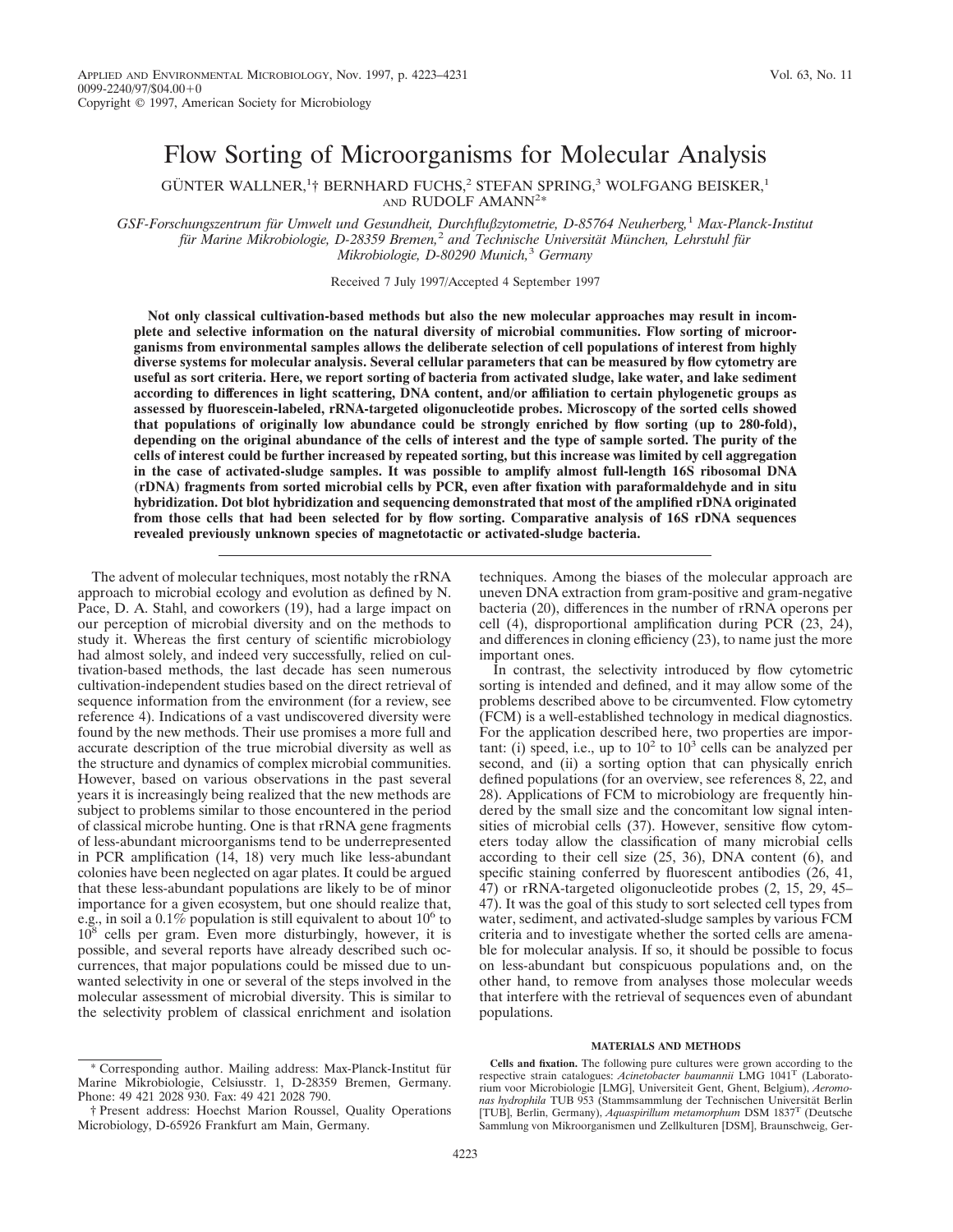many), *Bacillus subtilis* DSM 402, *Brevundimonas diminuta* DSM 1635, *Cytophaga johnsonii* LMG 1341T, *Enterobacter cloacae* WS 1293 (Sammlung des Instituts für Mikrobiologie, Forschungszentrum für Milch- und Lebensmittel [WS], TU München, Freising-Weihenstephan, Germany), *Escherichia coli* ATCC 11775T (American Type Culture Collection [ATCC], Rockville, Md.), *Haliscomenobacter hydrossis* DSM 1100T, *Leptothrix cholodnii* LMG 9467, *Leptothrix discophora* LMG 8141T, *Microbacterium imperiali* DSM 20530, *Micrococcus kristinae* ATCC 27570T, *Nocardia calcarea* DSM 43065, *Paracoccus denitrificans* DSM 65T, *Rhodococcus rhodochrous* DSM 43241, *Sphaerotilus natans* LMG 7172T, *Sphingomonas yanoikuyae* LMG 11252T, and *Thiothrix nivea* DSM 5205. Magnetotactic bacteria were enriched from the sediment of a large freshwater lake (Chiemsee, Upper Bavaria, Germany) as previously described (34) and fixed by the addition of 2 volumes of methanol. The fixed cells were further purified by filtration with a gauze filter (mesh size,  $37 \mu m$ ) to remove large cell aggregates. After filtration the cells were centrifuged, and the pellet was resuspended in phosphate-buffered saline (130 mM sodium chloride, 10 mM sodium phosphate [pH 8.4]). Freshwater samples also were collected from Lago di Cadagno, a meromiktic lake in Switzerland at an altitude of 1,923 m, at the chemocline in a depth of 13 m. Samples of activated sludge were taken from aeration stage I of the municipal wastewater treatment plant München I (Großlappen, 2 million population equivalents). Fixation of the water samples and activated sludge was done with 3% paraformaldehyde as described before (3).

**Hybridization and DNA staining.** The following oligonucleotide probes were used under standard conditions: EUB (5'-GCTGCCTCCCGTAGGAGT-3'; specific for bacteria [2]), ACA (5'-ATCCTCTCCCATACTCTA-3'; specific for *Acinetobacter* spp. [44]), LDI (5'-CTCTGCCGCACTCCAGCT-3'; specific for *Leptothrix* spp. and related bacteria [42]). For fluorescent in situ hybridization, probes were labeled with 5(6)-carboxyfluorescein-*N*-hydroxysuccinimide-ester (MWG-Biotech, Ebersberg, Germany). For dot blot hybridizations, oligonucleotides were linked to horseradish-peroxidase (HRP) (Interactiva, Ulm, Germany) as described before (40). For FCM analysis, cells were hybridized in a buffer containing 0.9 M sodium chloride, 0.1% sodium dodecyl sulfate, 20 mM Tris-HCl (pH 7.2), and 2 ng of oligonucleotide  $\mu$ l<sup>-1</sup> at 46°C (45, 46). After 3 h of incubation, cells were centrifuged, washed in hybridization buffer for 0.5 h, and resuspended in phosphate-buffered saline containing 1  $\mu$ M DAPI (4',6diamidino-2-phenylindole; Sigma, Deisenhofen, Germany). Cells immobilized on microscopic slides were hybridized and stained as described previously (43). Dot blot hybridizations were performed according to Manz et al. (17).

**Flow cytometry and sorting.** Flow cytometric analyses and cell sorting were performed with a FACStar Plus (Becton Dickinson, Mountain View, Calif.) cell sorter equipped with two argon ion lasers. The 488-nm emission line of the first laser, with an output power of 500 mW, was used for measuring forward-angle light scatter (FSC; 488-nm band pass filter for detection) and right-angle light scatter (SSC; 488-nm band pass filter) as well as the fluorescence of the fluorescein-labeled probes (530-nm band pass filter). DAPI fluorescence was measured with a 424-nm band pass filter after excitation with the second laser tuned to UV (multilines 351.1 to 363.8 nm, 80 mW). Data were collected in list mode as pulse height signals (four decades in logarithmic scale each). For cell sorting the "Normal-R" modus was chosen, which gives both high purity and recovery.

For sorting, the drop drive frequency was set at approximately 27 kHz, 3 drops were simultaneously deflected, and droplet delay was set between 12 and 15. For sorting, 0.1% sodium chloride was used as sheath fluid. This relatively low salt concentration was chosen as a compromise between a reasonable charge and deflection of sort droplets on the one hand and the avoidance of salt crystals for microscopy or interference of salt with PCR on the other hand. Sort criteria were defined by drawing polygonal gates in bivariate histograms (dot plots of the two most informative flow cytometric parameters) with the Lysis II software package (Becton Dickinson). In order to check if the selected populations really included the desired type of cells, the gated cells were first sorted directly onto microscopic slides. After microscopic confirmation of the purity and correctness of cell sorting, sorted cells were collected in sterile 1.5-ml reaction tubes for PCR.

**PCR, cloning, and sequencing of 16S rDNA from sorted cells.** Collected cells (usually 40 to 60  $\mu$ l) were diluted with autoclaved distilled water to 1 ml and pelleted by centrifugation  $(5,000 \times g, 5 \text{ min})$ . The supernatant was discarded, and the cells were suspended in 70  $\mu$ l of autoclaved distilled water and freeze-thawed before being used directly for PCR amplification of almost full-length bacterial 16S rRNA gene fragments (modified from reference 34). The PCR mixture contained 10  $\mu$ l of 10 $\times$  PCR buffer (500 mM KCl, 100 mM Tris-HCl [pH 9.0], 1% Triton X-100), 5 µl of 25 mM MgCl<sub>2</sub>, 2 µl of 10 mM (each) deoxynucleoside triphosphate, 25 pmol of each primer, and the washed cells. The nucleotide sequences of the primers used for PCR were 5'-AGAGTTTGATYMTGGCTC AG-3' (*Escherichia coli* 16S rRNA positions 8 to 27 [5]) and 5'-CAKAAAGG AGGTGATCC-3' (*E. coli* 16S rRNA positions 1529 to 1546 [5]). The mixture was filled up to  $100 \mu l$  with double-distilled, sterile water in a  $0.5$ -ml reaction tube, overlaid with mineral oil (Sigma), and boiled for 5 min at 95°C. Before starting the PCR cycling, 1.5 U of *Taq* polymerase (Promega, Madison, Wis.) was added. After 35 cycles (1 min at 94°C, 2 min at 48°C, 3 min at 72°C) the amplificate was analyzed by agarose gel electrophoresis (1%, wt/vol), purified with the Magic Prep kit (Serva, Heidelberg, Germany), and subsequently cloned into the pGEM-T-Vector (Promega, Heidelberg, Germany). Clones were detected by blue/white screening with IPTG (isopropyl-ß-D-thiogalactopyranoside)

TABLE 1. Number of clones containing specific 16S rRNA sequences after PCR amplification and cloning of rDNA from enrichments of magnetotactic bacteria

|                                                  | Before cell sorting              |                             | After cell sorting |                  |
|--------------------------------------------------|----------------------------------|-----------------------------|--------------------|------------------|
| Cell morphology                                  | Frequency <sup>a</sup><br>$(\%)$ | No. of<br>$\text{clones}^b$ | Frequency<br>(%)   | No. of<br>clones |
| <i>M. bavaricum</i> , rod, ca.<br>8 μm, magnetic | 50                               | 1                           | > 95               |                  |
| Curved rod, ca. $8 \mu m$ ,<br>magnetic          | $<$ 10                           | $\theta$                    | $<$ 5              |                  |
| Unidentified bacterium,<br>nonmagnetic           | $<$ 5                            | 0                           | ND                 |                  |
| Cocci, ca. $2 \mu m$ ,<br>magnetic               | 40                               | 31                          | ND                 |                  |
| Contaminating bacteria<br>or DNA,<br>nonmagnetic | $ND^{c}$                         | 22                          | ND                 |                  |

*<sup>a</sup>* Percentage of the different morphotypes, estimated from microscopic exam-

inations of the magnetic field enrichment.<br><sup>*b*</sup> Origin determined by comparative sequence analysis and fluorescent in situ<br>hybridization with rRNA-targeted probes derived from the new sequences. Cells were enriched by imposing a magnetic field or with additional flow sorting. *<sup>c</sup>* ND, not detected.

and X-Gal (5-bromo-4-chloro-3-indolyl-ß-D-galactoside). Plasmids were extracted by using the QIAprep-spin kit (Qiagen, Hilden, Germany).

Partial (>600 bases) and full-length 16S rDNA sequences were determined on both strands with a LICOR automated sequencer (MWG-Biotech). Cycle sequencing protocols based upon the chain termination technique (7) were applied according to the manufacturer's instructions (Boehringer GmbH, Mannheim, Germany). Sequence analysis was performed with the ARB software package (38).

### **RESULTS**

**Sorting of magnetotactic bacteria based on cell size and internal structures.** The first case in which we used flow cytometry to facilitate amplification and cloning of 16S rDNA of a particular, morphologically conspicuous bacterium from a magnetic field enrichment of freshwater lake sediment was based on the specific light scattering of a large rod-shaped magnetotactic bacterium containing high numbers of magnetosomes (*Magnetobacterium bavaricum* [35]). Even though this cell type accounted for about 50% of all cells in an enrichment of magnetotactic bacteria from the Chiemsee sediment (Table 1) its 16S rDNA initially could not be obtained. Later more detailed analysis demonstrated that only 1 of 54 clones tested from the original 16S rDNA library contained the rDNA fragment of interest. In situ hybridization assigned most of the cloned 16S rDNA sequences to the magnetotactic cocci that made up the second-most-abundant fraction in the enrichment (Table 1). Furthermore, numerous clones were presumably derived from contaminating free DNA or nonmagnetotactic cells that might still have been present in low numbers.

Accurate flow cytometric sorting was based on the strong forward- and side-scatter signals resulting from the large size and high content of magnetosomes of *M. bavaricum* (Fig. 1). Microscopy confirmed that the cells of interest had been further enriched to a purity of at least 95%. Comparative analysis of nine randomly chosen clones of a second rDNA library made from the sorted cell fraction yielded seven identical sequences. By in situ hybridization this sequence could indeed be assigned to *M. bavaricum*. Of the two remaining sequences one could be assigned to another large, slightly curved magnetotactic rod-shaped bacterium, whereas the other probably originated from a large but nonmagnetic bacterium (Table 1).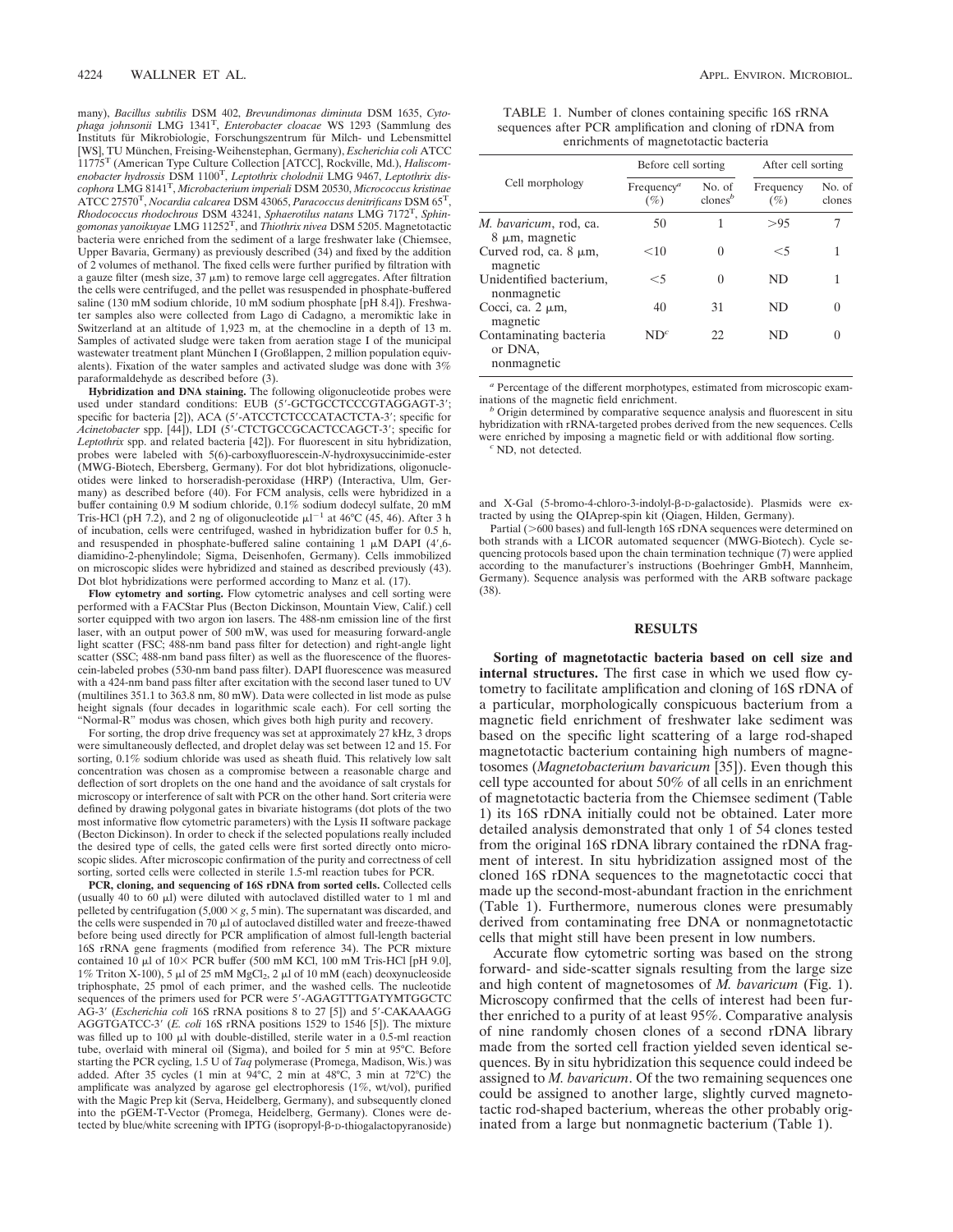

FIG. 1. Dot plot showing the gate (1) for sorting large cells from the enrichment of magnetotactic bacteria. Each dot represents a cell.

**Sorting of bacteria from lake water based on cell morphology and DAPI staining.** In freshwater samples collected at the chemocline from Lago di Cadagno, large curved rods were strikingly evident in microscopic examinations. These cells were present in relatively low abundance in the original sample  $(<5\%)$  (39), but due to their large size (about 5 by 1  $\mu$ m) they made up a large fraction of the biomass of planktonic bacteria and could therefore be of ecological importance. Prior to flow sorting, water samples were stained with DAPI. In bivariate plots of DAPI fluorescence versus forward scatter two populations were separated (Fig. 2). By subsequent sorting of these populations two distinct types of cells were obtained. Gate 1



FIG. 2. Sorting of DAPI-stained bacteria from the chemocline of Lago di Cadagno. Frequencies can be estimated from the density of the dots and the overlaid contour lines (3, 6, 12, 24, 48, and 95% of maximum frequencies; outer to inner lines). Gate 2 encompassed the large curved rods shown in Fig. 3.



FIG. 3. Micrograph showing DAPI-stained microorganisms from Lago di Cadagno after sorting with gate 2 (Fig. 2). Bar, 10  $\mu$ m.

contained almost exclusively individual cells and clusters of large cocci (diameter, approximately  $3 \mu m$ ) which, based on their morphology and autofluorescence, could provisionally be affiliated with the genus *Amoebobacter* (39). The large curved rods described above were obtained by sorting with gate 2 in nearly 100% purity, as confirmed by microscopy (Fig. 3). Molecular analysis of this fraction has been initiated.

**Sorting of activated-sludge bacteria hybridized with fluorescein-labeled oligonucleotides.** Activated-sludge samples were hybridized with two different fluorescein-labeled, rRNA-targeted oligonucleotide probes. Probe-positive cells were sorted directly onto microscopic slides to evaluate the purity of the sorted cells according to their staining and morphology (Table 2). Bacteria stained with the *Acinetobacter* spp.-specific probe ACA formed four distinct populations in the dot plot diagram (Fig. 4A and B). Microscopy revealed that cells sorted in gates 1, 2, and 3 (Fig. 4B) were mostly individual cocci, whereas gate 4 (Fig. 4B) was dominated by chains of coccobacilli that hybridized well with probe ACA (Fig. 5). Flow cytometric anal-

TABLE. 2. Purities and enrichment factors for different populations of probe-positive cells sorted from activated sludge after fluorescent in situ hybridization

| Probe      | Sort     | Probe-positive<br>cells/DAPI-<br>stained cells  |                                | Enrichment |                                                          |  |
|------------|----------|-------------------------------------------------|--------------------------------|------------|----------------------------------------------------------|--|
|            | $gate^a$ | <b>Before</b><br>sorting <sup>b</sup><br>$(\%)$ | After<br>sorting $c$<br>$(\%)$ | factor     | Morphology                                               |  |
| ACA        | 1        | 0.6                                             | 53                             | 88         | Cocci, 1.5–2.5 $\mu$ m <sup>d</sup>                      |  |
| ACA        | 2        | 0.4                                             | 66                             | 165        | Cocci, 2.5–3.5 $\mu$ m <sup>d</sup>                      |  |
| ACA        | 3        | 0.3                                             | 84                             | 280        | Cocci, $3.5 - 4.5 \mu m^d$                               |  |
| <b>ACA</b> | 4        | 0.3                                             | 35                             | 117        | Coccobacilli in chains,<br>$1-2 \times 0.8$ µm           |  |
| LDI        | 5        | 12                                              | 82                             | 7          | Small rods, often in pairs,<br>$1.5 - 2.5 \times 0.8$ µm |  |
| LDI        | 6        | 13                                              | 69                             | 5          | Large rods, often in pairs,<br>$2.5-4 \times 1 \mu m$    |  |

*<sup>a</sup>* Sort gate numbering as in Fig. 4B and D.

*<sup>b</sup>* Calculated from flow cytometric analysis.

*<sup>c</sup>* Calculated from microscopic counts of cells sorted directly onto slides.

*<sup>d</sup>* Range of cell diameters.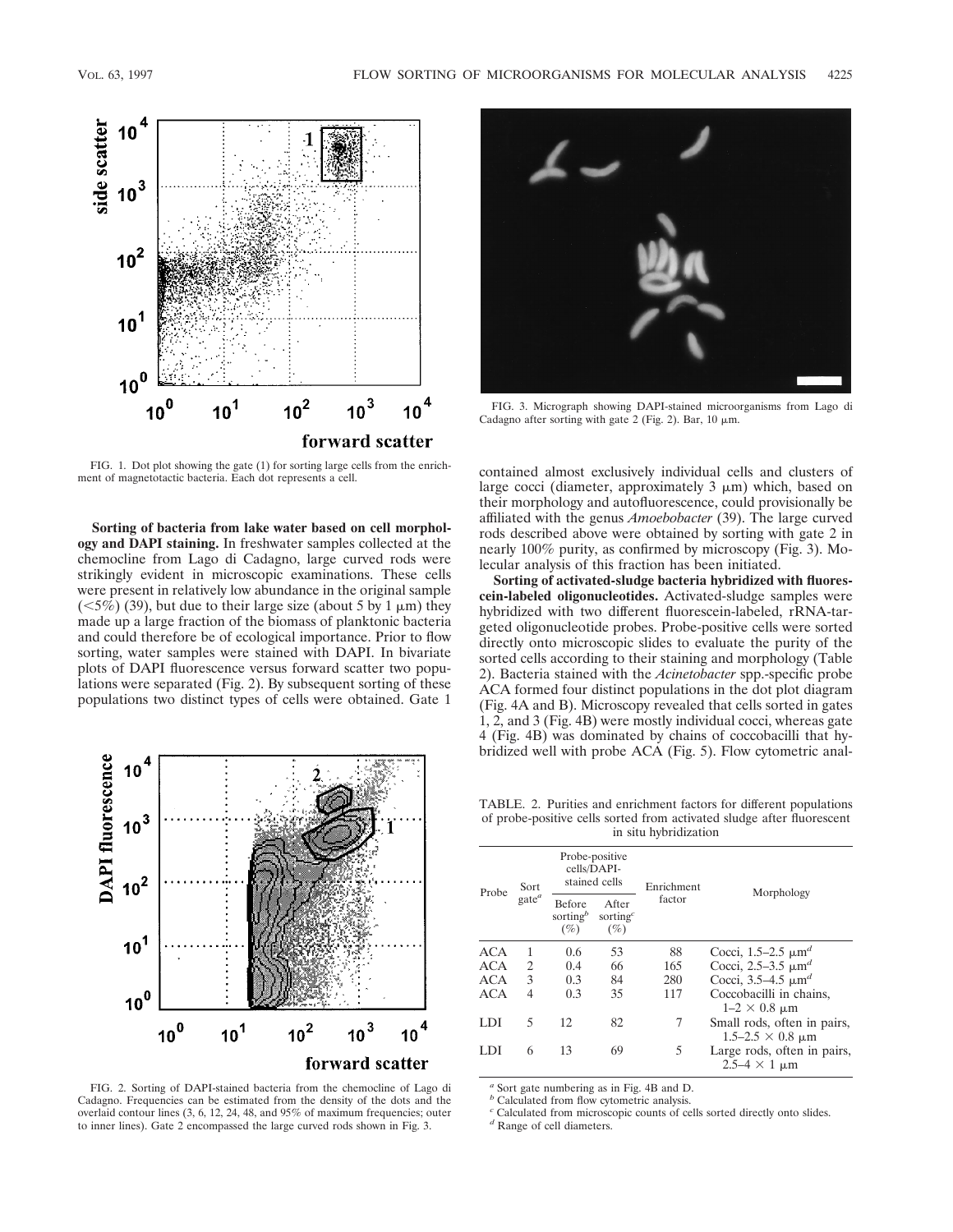

FIG. 4. Flow cytometric analysis and sorting of activated-sludge samples hybridized with specific probes for *Acinetobacter* spp. (ACA) and *Leptothrix* spp. (LDI). *x* axis, forward light scatter; *y* axis, fluorescence per cell. (A and C) Results obtained in the analysis mode. Note the discrimination of distinct populations. (B and D) Sorting gates. Because of increased background noise the threshold value for forward light scatter had to be set to a higher level during sorting, resulting in the topographical differences between panels A and B and between panels C and D.

ysis of activated sludge hybridized with the *Leptothrix* spp. specific probe LDI (Fig. 4C) discriminated two populations which corresponded to small and large rods. The two populations were sorted in gates 5 and 6 (Fig. 4D). The high morphological heterogeneity of LDI-positive cells in the original activated-sludge sample is demonstrated in Fig. 6A and B. In contrast, the large rods sorted in gate 6 were much more homogeneous (Fig. 6C and D) with diameters around 1  $\mu$ m and a length of  $2.5$  to 4  $\mu$ m. However, comparison of the fluorescent signals obtained from an identical microscopic field with a DAPI-specific filter set (Fig. 6C) and a fluoresceinspecific filter set (Fig. 6D) clearly demonstrated that nontarget cells exhibiting DAPI but no fluorescein fluorescence were still present in the sorted cell preparation. The frequency of LDIpositive cells could be increased by a factor of 5 to 6 from about 12 to  $82\%$  (gate 5) and to  $69\%$  (gate 6). For ACA the enrichment factor was about 90- to 280-fold, from less than 1% to 35 to 84% for all four gates (Table 2). Purity after sorting from gate 4 is rather low because the chains of target cells contained an epigrowth of small nontarget cells (Fig. 5). Furthermore, this gate also encompassed small flocs that contained nontarget cells in addition to ACA-positive cells.

**Flow cytometric reanalysis.** The enrichment effect of sorting was also demonstrated by flow cytometric reanalysis. For this experiment activated sludge was hybridized again with the *Acinetobacter* spp.-specific probe ACA. As in Fig. 4A and B



FIG. 5. Cells sorted from gate 4 (Fig. 4B) after hybridization of activated sludge with *Acinetobacter* spp.-specific probe ACA. DAPI fluorescence (left) and probe-conferred fluorescence (right) are shown. Bar, 10  $\mu$ m. Arrowheads highlight bacterial epigrowth stained only with DAPI and not hybridizing with probe ACA.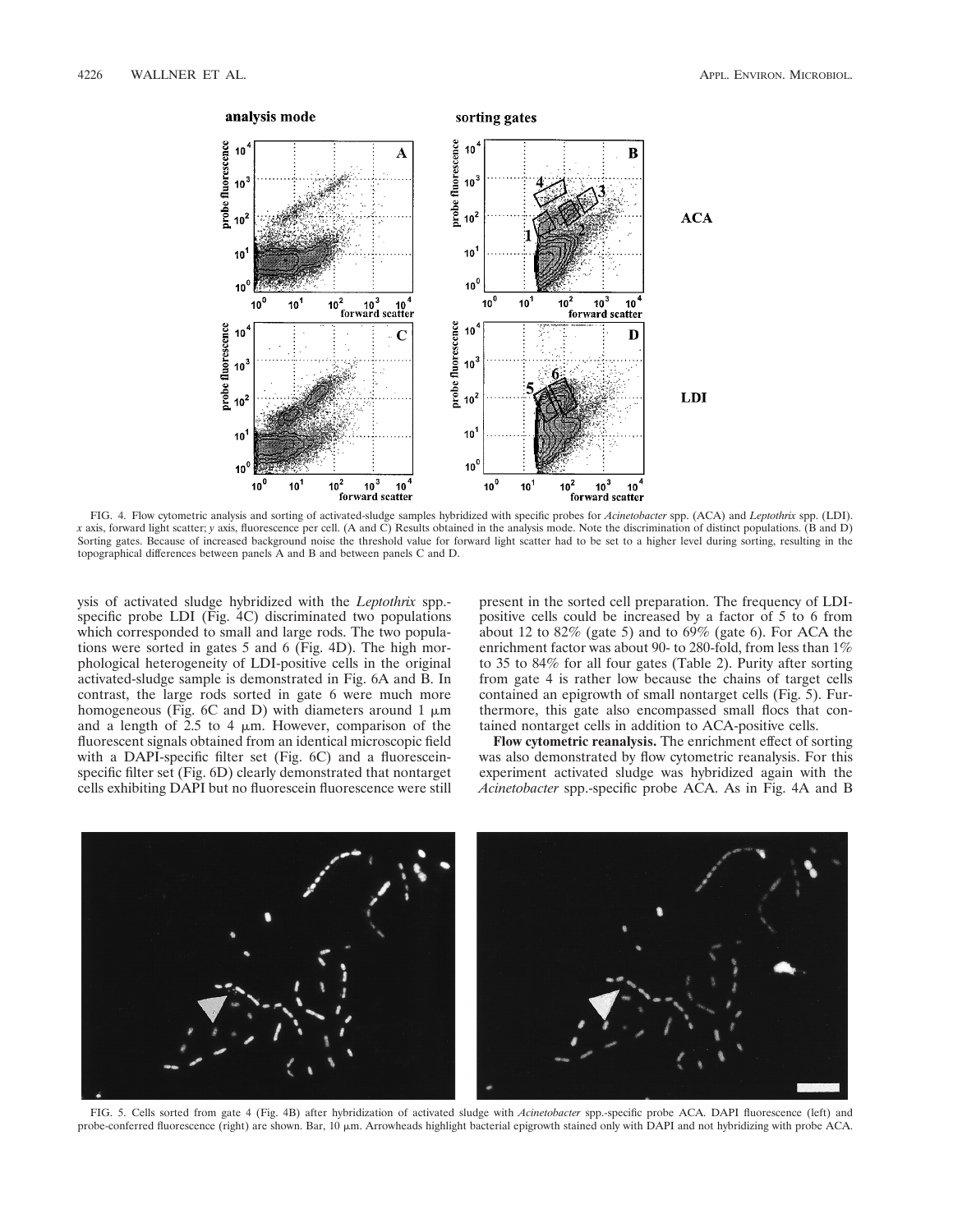

FIG. 6. Sorting of cells from activated sludge hybridizing with *Leptothrix* spp.-specific probe LDI sludge. The heterogeneity of LDI-positive cells in activated sludge before sorting is shown in panels A and B. Panels C and D show the large LDI-positive rods sorted from gate 6 (Fig. 4D). (A and C) Micrographs done with a DAPI-specific filter set. All cells present in the respective cell preparation are shown. (B and D) Micrographs done with a fluorescein-specific filter set. Only cells hybridized with probe LDI are visualized. Bar, 10  $\mu$ m. Arrowheads in panels C and D highlight bacterial epigrowth stained only with DAPI and not hybridizing with probe LDI.

several discrete populations can be seen. The sorting gates B and A in Fig. 7 (left) are similar to gate 1 and the combination of gates 2 and 3 shown in Fig. 4B. The cell fractions sorted in gates A (Fig. 7, middle) and B (Fig. 7, right) are mapped by flow cytometric reanalysis in those region that had been defined by the respective sort window. The flow cytometric reanalysis also demonstrates high purity. The dots in the lower left corners (first decade of the *x* and *y* axes) originate mainly from the noncellular background, i.e., particles and instrument noise.

**Repeated sorting.** The effect of a second sorting step was evaluated for ACA-positive cells sorted from gate 2 (Fig. 4B). The purity could be clearly enhanced. From initial purities of 76, 54, and 66%, a second sorting step with the same gate 2 enhanced the purities to 91, 76, and 88%, respectively. After a second sorting step only nontarget cells could be detected microscopically that were physically attached to probe-positive cells (data not shown).

**PCR amplification of 16S rDNA from fixed cells.** Bacteria from different phylogenetic groups were tested for the feasibility of amplification of 16S rDNA from ethanol- and paraformaldehyde-fixed cells. Amplification with standard PCR primers yielded specific amplification products from 10 paraformaldehyde-fixed gram-negative strains (*B. diminuta*, *P. denitrificans*, *L. cholodnii*, *L. discophora*, *A. baumannii*, *A. hydrophila*, *E. cloacae*, *E. coli*, *C. johnsonii*, *H. hydrossis*) and 5 ethanol-fixed gram-positive strains (*M. imperiali*, *R. rhodochrous*, *N. calcarea*, *M. kristinae*, *B. subtilis*). Despite applying a freeze-thaw procedure prior to amplification no PCR product could be obtained from the sheathed beta-subclass proteobacterium *S. natans* or the gamma-subclass proteobacterium *T. nivea*. The minimum numbers of cells for reproducibly obtaining detectable amplification products were approximately 1,000 cells for *B. subtilis* and 500 cells for *E. coli*. There was no significant difference between logarithmic- and stationarygrowth-phase cells. For cells sorted after hybridization with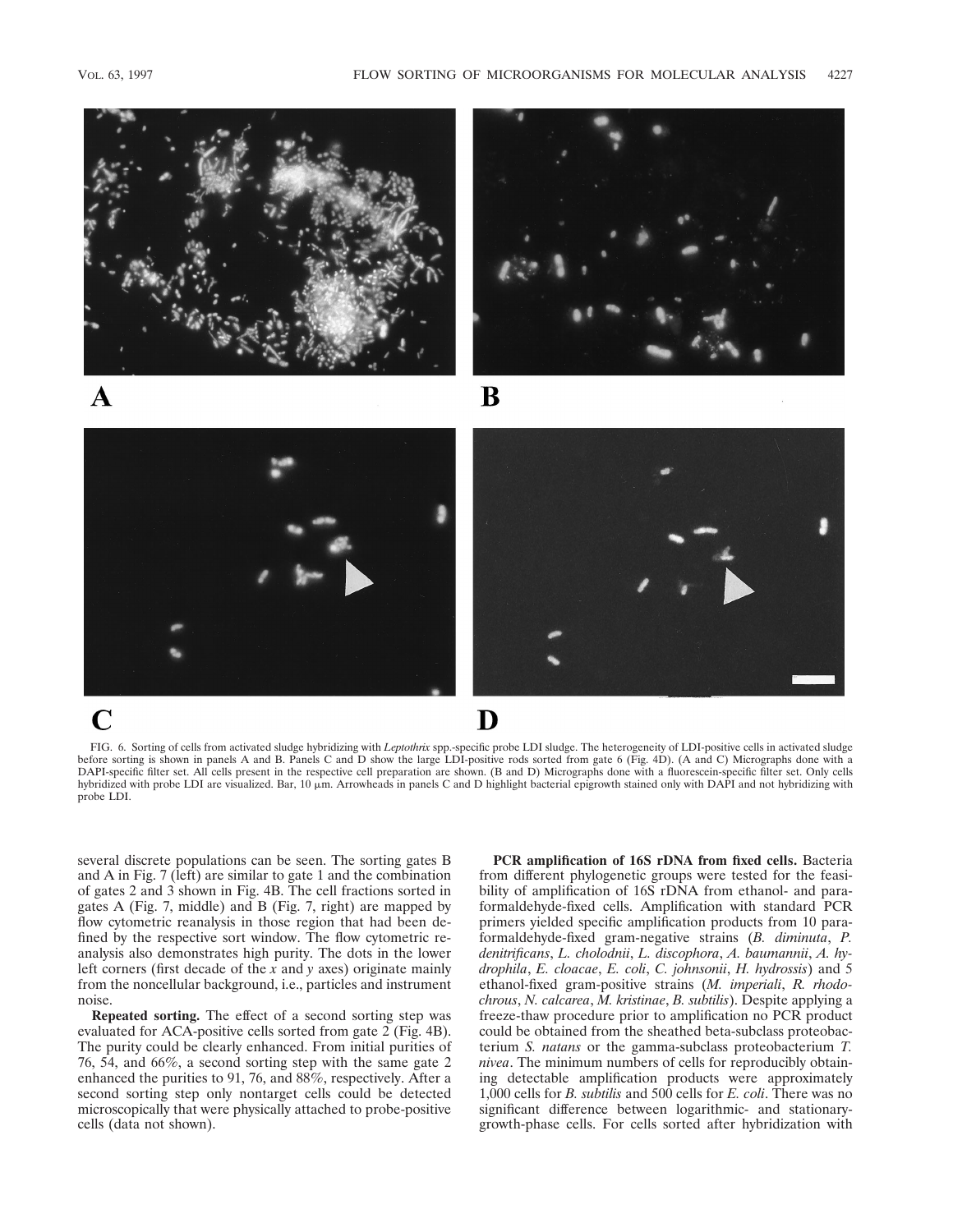

FIG. 7. Reanalysis of sorted cell fractions. Activated sludge was hybridized with *Acinetobacter* spp.-specific probe ACA, and then two populations were gated for sorting (left). Sorted cells were reanalyzed in the flow cytometer. Middle panel shows cells reanalyzed from gate A; right panel shows cells reanalyzed from gate B.

fluorescent oligonucleotide probes of different specificities usually 10,000 cells were sufficient to yield detectable PCR products.

**Cloning of a PCR product from LDI-sorted cells.** To investigate the frequency of undesired sequences, we amplified the 16S rDNA of LDI-positive cells obtained by sorting with gate 6 (Fig. 4). The PCR product was cloned in a T-Vector system. Plasmid DNA containing the 16S rDNA sequences as insert was isolated from 84 clones, dotted on a nylon membrane together with 16S rDNA from five reference strains, and screened with the HRP-labeled probes EUB, LDI, and ACA. The specificity of probe LDI at the hybridization conditions used was shown by dot blot hybridization signals of DNA from the target organisms *L. discophora* and *A. metamorphum* but not with DNA from the nontarget organisms *S. yanoikuyae*, *C. johnsonii*, and *A. baumanii*. Only *A. baumanii* gave a positive reaction with probe ACA, which served as a negative control for all other species. All plasmid preparations contained similar amounts of rDNA as assessed by probe EUB. Seventy-one of the 84 clones (85%) included inserts which hybridized with probe LDI. These data demonstrate the strong enrichment of the desired cells also on the level of amplified and cloned rDNA.

**Sequence data.** The 16S rDNA sequence of one of the 71 LDI-positive clones was determined in almost full length (accession no. AJ001325; EMBL Nucleotide Sequence Database). The sequences of six additional clones were partially determined and shown to be over 99% similar to the first sequence (data not shown). The target sequence of probe LDI used for sorting could be found in all clones sequenced. Comparison of these newly retrieved sequences with  $>6,000$  16S rRNA sequences available in the TUM database (16) revealed no complete identity with already sequenced organisms. Distance matrix analysis showed high similarities ( $>98\%$ ) with 16S rDNA sequences of clones T25, T19, and T41 from cluster I (31) derived from activated sludge, which form a new, distinct group within the b1-subgroup of the class *Proteobacteria.*

## **DISCUSSION**

**The advantages of flow sorting.** Both the classical cultivation-based methods and the modern molecular methods for studying microbial diversity may be biased by selective recovery (4). This positive or negative discrimination of certain taxa introduced by cultivation or molecular techniques is often un-

intended and undefined. In contrast, diversity research on cell fractions obtained by flow sorting is based on an intended and defined selection for any cellular property that can be measured or assessed by flow cytometry.

**The basis for the sorting decision.** In this study, sorting was attempted for conspicuous cells that were either not very abundant or that could otherwise not be analyzed by molecular techniques. These cells of interest differed from the other cells present in the investigated sample in either their cell size, their internal structure, or their staining with DAPI or the phylogenetic probes. In general, the following traits can be used for flow cytometric discrimination: (i) cell size as recorded by forward light scattering, (ii) internal structures as seen in the 90°-angle light scattering, and (iii) intensity of fluorescence in a certain spectral region. A single parameter is usually not sufficient to delineate a population in a heterogeneous microbial community, but FCM offers the advantage that several parameters can be measured simultaneously. Therefore, bivariate dot plots of the different parameters were analyzed for maximum discrimination of the cells of interest from the background. In the examples presented here, all sorting decisions were based on the combination of forward scatter (cell size) with a second parameter.

In the case of the magnetotactic bacteria the second parameter was the strong side-scatter signal caused by the high intracellular content of magnetosomes. Here, it was possible to base the sorting decision solely on internal structure and cell size as measured in the two scatter channels. For sorting of curved rods from Lago di Cadagno an unusually strong staining with DAPI was the basis for differentiation of cells of interest from bacteria with a similar forward scatter. By trial and error, drawing of sort gates around more or less distinct populations, and microscopic analysis of the respective sorted cells, the conspicuous bacteria could be obtained in high purity. Both cases are examples that relatively nonspecific parameters can be sufficient for the discrimination of the microorganisms of interest.

In contrast, sorting of cells from activated sludge was based on the combination of forward light scatter with the highly specific fluorescent signal conferred by an rRNA-targeted oligonucleotide probe. Based on 16S and 23S rRNA sequence data most microorganisms can be discriminated to species level (4). Of the three different types of samples investigated in this study, enrichments of magnetotactic bacteria, lake water, and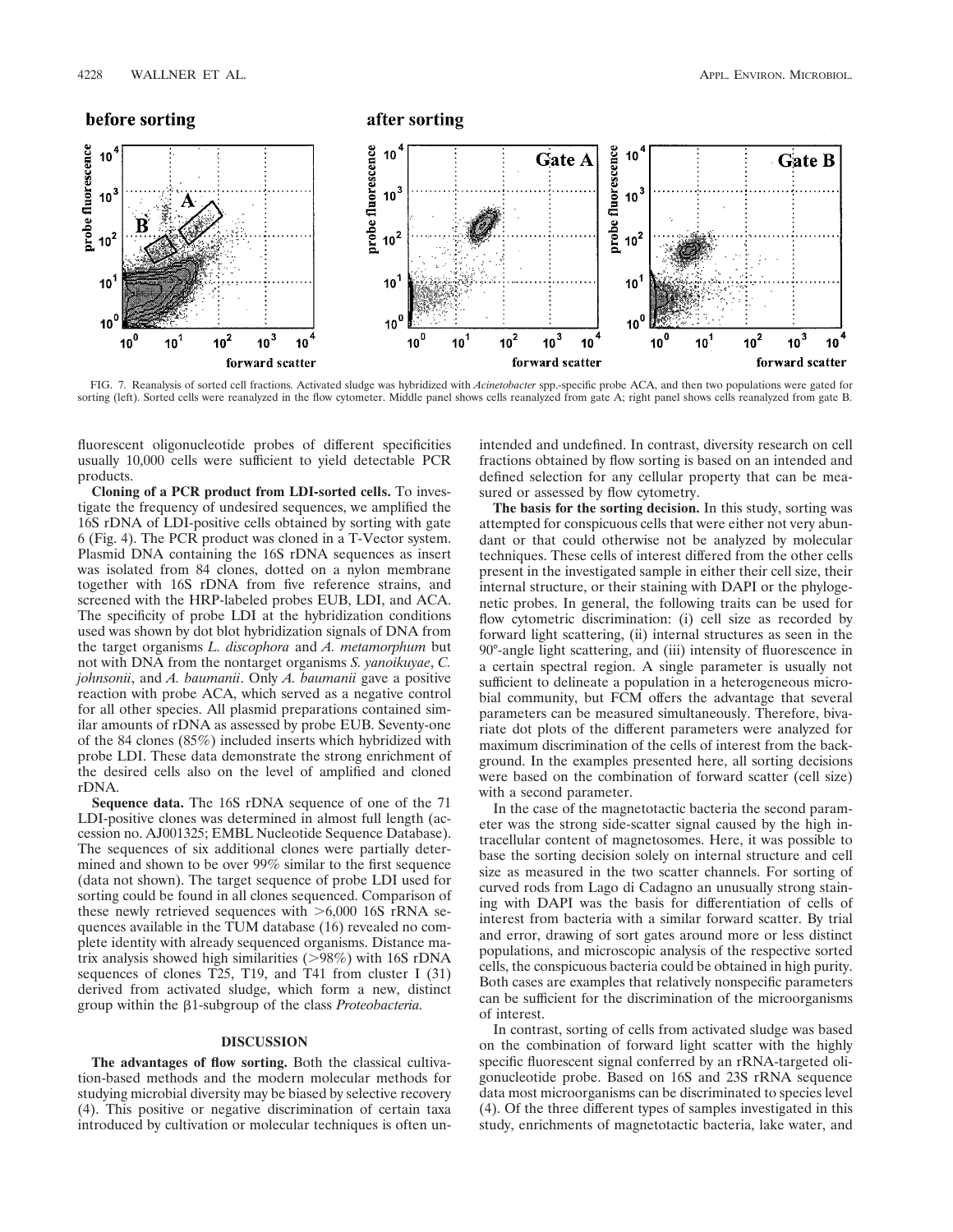activated sludge, the latter was the most complex one. Nevertheless, the assessment of cell size and rRNA type allowed sorting of homogeneous populations.

If necessary, sorting decisions could, of course, also be based on the correlation of three or more parameters. This opens up possibilities for sorting according to the binding of several rRNA-targeted oligonucleotide probes labeled with different fluorochromes along the lines of the multiple-probe approach (1, 4). Alternatively, one of the additional parameters used for sorting could also be the autofluorescence of photosynthesis pigments (29) or the binding of fluorescently labeled antibodies (47).

**Enrichment factor and purity of sorted cells.** The efficacy of sorting can be expressed either by the enrichment factor, as defined by the relative abundance after sorting divided by the relative abundance before sorting, or by the purity of the sorted cells. The *M. bavaricum* in the enrichment of magnetotactic bacteria (50% original abundance) and the large curved rods in the lake water ( $\leq 5\%$ ) could be sorted to almost 100% purity, yielding enrichment factors of 2 and greater than 20, respectively. Sorting of probe-positive cells from activated sludge yielded even higher enrichment factors of up to 280, at least for those populations that were originally present only at low concentrations. Nevertheless, the sorted cells always contained unwanted cell types and were only enriched to 35 to 84% purity. There were two major reasons for this. Activated sludge contains cell clusters in which nontarget cells can be tightly adhered to cells of interest. Even though hybridization in the presence of detergents and shear forces during hydrodynamic focusing in the flow chamber result in detachment of cells from aggregates (46), a perfect single-cell suspension is never achieved. Especially when small nontarget cells are attached to large individual cells or to clusters of cells of interest they do not affect the light scatter sufficiently to be recognized and discriminated as heterogeneous aggregates during sorting (see Fig. 5 and 6). Similar epigrowth phenomena were absent in the other two samples sorted, the enrichment of magnetotactic bacteria and lake water, in which higher purities were achieved. Stable adherence of unwanted cells to target cells is likely the main reason for the purity differences in samples with similar original concentrations. The second factor which favors sorting of unwanted cells is an increase of background events compared to regular flow cytometric analysis, mainly in the light scatter channels and due to electronic noise from the sorting device and to additional reflections on the surface of the water jet during droplet generation. Therefore, the threshold for forward or side scatter has to be increased, and consequently, the flow cytometer becomes blind for small cells with signals lower than the threshold value. These cannot be detected and excluded by the sort software anymore, and they end up in the sorted cell preparation if they travel randomly, without being physically attached, in the vicinity of target cells.

Consequently, we attribute the fact that a second sort step clearly enhanced the purity of cells sorted from activated sludge (from 54 to 76% to 76 to 91%) mainly to the lower probability of the target and nontarget cells being in close vicinity in the resorted sample, which had been considerably diluted by sheath water during the initial sorting. Also, additional detachment of epigrowth during the second passage through the flow cytometer might have been a factor. Dilution of the sample before the first sort step would also increase the purity of the sorted cell fraction, but the time required for obtaining sufficient cell numbers would rise as well. In particular, for populations of low abundance, enrichment of the wanted cells in a first sort cycle and purification in a second sort cycle would be the most reasonable approach. In principle,

each additional sort step would further increase the purity of the sorted population, but this approach is limited by aggregates of target and nontarget cells that can neither be physically dispersed nor discriminated by FCM analysis.

**Molecular analysis of sorted cells.** With the flow cytometer used in this study a few minutes were sufficient to sort 1,000 to 10,000 cells. Even though this is a high number compared to what can be sorted in the same time by micromanipulators (30) or optical tweezers (13) this is still not sufficient for standard molecular techniques such as DNA or rRNA extraction. Therefore, subsequent analysis requires highly sensitive molecular methods. Successful PCR amplification of 16S rDNA from whole bacterial cells has been described before (33). Likely, at least part of the cells are lysed at the high temperatures of thermal cycling and the released DNA becomes available for amplification. Since the sorted cells will usually be further stabilized by fixatives such as the cross-linking aldehydes or the denaturing alcohols it was necessary to adjust and evaluate PCR-based methods.

The initial qualitative study of the influence of cell fixation on various bacteria yielded rDNA amplificates in 15 of 17 cases. After freeze-thawing even gram-positive strains could be amplified. Interestingly, from two gram-negative strains no PCR product could be obtained. Sulfur granules and sheath components such as polysaccharides might have inhibited the *Taq* polymerase in the cases of *T. nivea* and *S. natans*, respectively. Since we had no particular interest in these organisms we did not optimize the PCR amplification. However, given some effort, it should be possible to find a suitable combination of cell permeabilization and the removal of interfering cell components that would allow rDNA amplification of any batch of several thousand sorted cells. Quantitative studies on fixed cells of *E. coli* and *B. subtilis* showed that a minimum number of 500 and 1,000 cells, respectively, have to be present to reproducibly obtain detectable rDNA amplificates. These relatively high minimum cell numbers indicate that with the techniques applied in this study only a minor fraction of the 16S rDNA genes is available for amplification by the *Taq* polymerase. Probably most rDNA genes remain inside fixed cells, separated from the enzyme by the dense network of the fixed cell wall. In addition, negative effects of formaldehyde fixation on the efficacy and fidelity of PCR amplification of DNA have been described elsewhere (9).

**Limitations.** Flow cytometers available today have a lower sensitivity than epifluorescence microscopes. Therefore, the smaller bacterial cells cannot always be reasonably analyzed or sorted. As outlined above present flow cytometers operating in the sort mode have a high noise level in the light scatter channels. So especially if forward- or side-angle light scattering is to be used as a discriminating parameter, which is often advisable, sorting is restricted to fairly large  $(>1 \mu m)$  and strongly fluorescent bacterial cells. As a matter of fact most environmental bacteria are smaller than  $1 \mu m$ . However, if new highly sensitive flow cytometers for the detection of even small DNA fragments also become available for cell sorting, the threshold of detection may be considerably lowered (12). Furthermore, even with highly sensitive epifluorescence microscopes, only about 50% of total microorganisms (as defined by DAPI staining) in meso- and oligotrophic lakes can be detected by fluorescent in situ hybridization with rRNA-targeted oligonucleotide probes (10). This might be due to either low cellular ribosome contents or probe impermeability of cell walls (4). In the future, these limitations might be overcome by flow cytometers with a higher sensitivity for light scattering and fluorescence or by new labeling techniques that yield stronger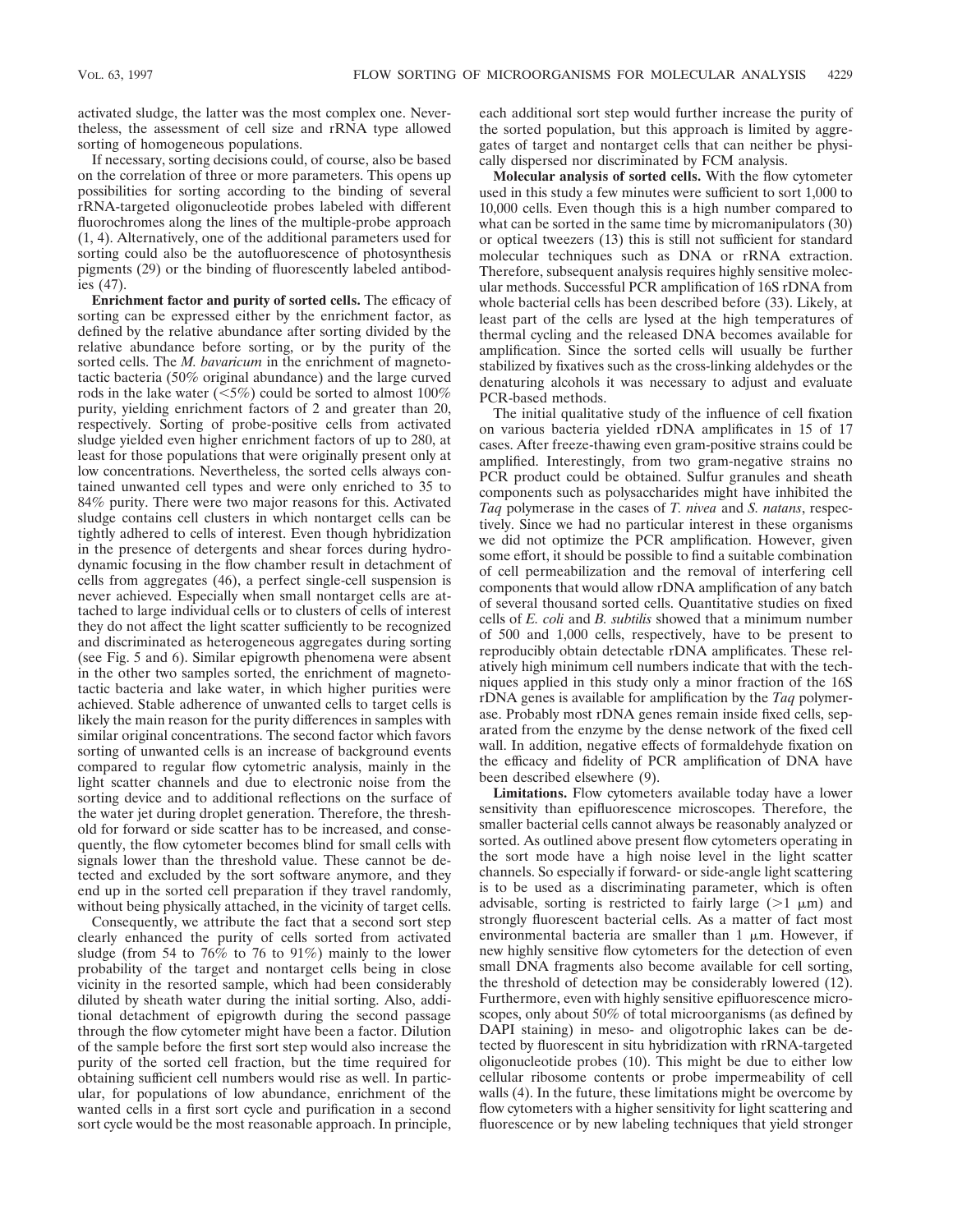signals, e.g., by in situ PCR (11, 21) or signal amplification techniques (27).

The initial abundance of cells of interest in the original sample may be rather low provided that they can be clearly distinguished from other cells by their flow cytometric characteristics. In this study, cells with an abundance of 0.3% could be easily detected and highly enriched by flow sorting. Recently, we even achieved retrieval of a large, strongly fluorescent spirillum with an original abundance of approximately 0.01% (32). At the current maximum sorting speed of  $5 \times 10^3$ events per second, cells at even lower abundances are hard to obtain in sufficient number. This is not only due to the long sorting times but also to the fact that it becomes very difficult to define a proper sorting gate. Both problems may be solved by repeated sort cycles (see above). By an initial step with a wide sort gate the relative abundance of the cells of interest should be raised to a level that allows definition of a narrow sort gate for the second run.

**Future perspectives.** Here, we evaluated the potential of flow cytometric cell sorting to assist analysis of the diversity and structure of microbial communities based on the rRNA approach (4). However, sorted cells could be subjected to various other methods for further characterization, as long as these methods can be applied to relatively low numbers of cells. PCR-based studies could, for instance, be used to investigate the presence of functional genes or, by (semi-) quantitative reverse transcription-PCR analysis of mRNAs, their expression. Electron microscopic studies have the potential to study not only the ultrastructure but also the elemental composition of single cells. Radiolabeled substrates would allow studies of basic activities like DNA replication, transcription, translation, or primary production in environmental samples. In the future such techniques could, if based on sorted cells, be related to defined populations and thereby be liberated from the drawbacks of bulk measurements.

## **ACKNOWLEDGMENTS**

We thank Sibylle Schadhauser for excellent technical assistance and M. Tonolla (Lugano, Switzerland) and R. Bachofer (Zurich, Switzerland) for hospitality and sampling assistance at Lago di Cadagno.

This work was supported by a grant of the Bundesministerium für Bildung und Forschung (BMBF 21P1624).

### **REFERENCES**

- 1. **Amann, R., J. Snaidr, M. Wagner, W. Ludwig, and K.-H. Schleifer.** 1996. In situ visualization of high genetic diversity in a natural microbial community. J. Bacteriol. **178:**3496–3500.
- 2. **Amann, R. I., B. J. Binder, R. J. Olson, S. W. Chisholm, R. Devereux, and D. A. Stahl.** 1990. Combination of 16S rRNA-targeted oligonucleotide probes with flow cytometry for analyzing mixed microbial populations. Appl. Environ. Microbiol. **56:**1919–1925.
- 3. **Amann, R. I., L. Krumholz, and D. A. Stahl.** 1990. Fluorescent-oligonucleotide probing of whole cells for determinative, phylogenetic, and environmental studies in microbiology. J. Bacteriol. **172:**762–770.
- 4. **Amann, R. I., W. Ludwig, and K.-H. Schleifer.** 1995. Phylogenetic identification and in situ detection of individual microbial cells without cultivation. Microbiol. Rev. **59:**143–169.
- 5. **Brosius, J., T. J. Dull, D. D. Sleeter, and H. F. Noller.** 1981. Gene organization and primary structure of a ribosomal RNA operon from *Escherichia coli*. J. Mol. Biol. **148:**107–127.
- Button, D. K., B. R. Robertson, and F. Jüttner. 1996. Microflora of a subalpine lake: bacterial populations, size and DNA distributions, and their dependence on phosphate. FEMS Microbiol. Ecol. **21:**87–101.
- 7. **Chen, E. Y., and P. H. Seeburg.** 1985. Supercoil sequencing: a fast and simple method for sequencing plasmid DNA. DNA **4:**165–170.
- 8. **Davey, H. M., and D. B. Kell.** 1996. Flow cytometry and cell sorting of heterogeneous microbial populations: the importance of single-cell analysis. Microbiol. Rev. **60:**641–696.
- 9. **DeGiorgi, C., M. F. Sialer, and F. Lamberti.** 1994. Formalin-induced infidelity in PCR-amplified DNA fragments. Mol. Cell. Probes **8:**459–462.
- 10. Glöckner, F. O., R. Amann, A. Alfreider, J. Pernthaler, R. Psenner, K.

**Trebesius, and K.-H. Schleifer.** 1996. An optimized in situ hybridization protocol for planktonic bacteria. Syst. Appl. Microbiol. **19:**403–406.

- 11. **Hodson, R. E., W. E. Dustman, R. P. Garg, and M. A. Moran.** 1995. In situ PCR for visualization of microscale distribution of specific genes and gene products in prokaryotic communities. Appl. Environ. Microbiol. **61:**4074– 4082.
- 12. **Huang, Z., J. T. Petty, B. O'Quinn, J. L. Longmire, N. C. Brown, J. H. Jett, and R. A. Keller.** 1996. Large DNA fragment sizing by flow cytometry: application to the characterization of P1 artifical chromosome (PAC) clones. Nucleic Acids Res. **24:**4202–4209.
- 13. **Huber, R., S. Burggraf, T. Mayer, S. M. Barns, P. Rossnagel, and K. O. Stetter.** 1995. Isolation of a hyperthermophilic archaeum predicted by in situ RNA analysis. Nature **376:**57–58.
- 14. **Lee, D.-H., Y.-G. Zo, and S.-J. Kim.** 1996. Nonradioactive method to study genetic profiles of natural bacterial communities by PCR–single-strand-conformation polymorphism. Appl. Environ. Microbiol. **62:**3112–3120.
- 15. **Lim, E. L., L. A. Amaral, D. A. Caron, and E. F. DeLong.** 1993. Application of rRNA-based probes for observing marine nanoplanktonic protists. Appl. Environ. Microbiol. **59:**1647–1655.
- 16. **Ludwig, W.** 1995. Sequence databases, 3.3.5., p. 1–22. *In* A. D. L. Akkerman, J. D. van Elsas, and F. J. de Bruijn (ed.), Molecular microbial ecology manual. Kluwer Academic Publishers, Dordrecht, The Netherlands.
- 17. **Manz, W., R. Amann, W. Ludwig, M. Wagner, and K.-H. Schleifer.** 1992. Phylogenetic oligodeoxynucleotide probes for the major subclasses of proteobacteria: problems and solutions. Syst. Appl. Microbiol. **15:**593–600.
- 18. **Muyzer, G., E. C. de Waal, and A. G. Uitterlinden.** 1993. Profiling of complex microbial populations by denaturing gradient electrophoresis analysis of polymerase chain reaction-amplified genes encoding for 16S rRNA. Appl. Environ. Microbiol. **59:**695–700.
- 19. **Olsen, G. J., D. J. Lane, S. J. Giovannoni, N. R. Pace, and D. A. Stahl.** 1986. Microbial ecology and evolution: a ribosomal rRNA approach. Annu. Rev. Microbiol. **40:**337–365.
- 20. **Picard, C., C. Ponsonnet, E. Paget, X. Nesme, and P. Simonet.** 1992. Detection and enumeration of bacteria in soil by direct DNA extraction and polymerase chain reaction. Appl. Environ. Microbiol. **58:**2717–2722.
- 21. **Porter, J., R. Pickup, and C. Edwards.** 1995. Flow cytometric detection of specific genes in genetically modified bacteria using in situ polymerase chain reaction. FEMS Microbiol. Lett. **134:**51–56.
- 22. **Porter, J., D. Deere, R. Pickup, and C. Edwards.** 1996. Fluorescent probes and flow cytometry: new insights into environmental bacteriology. Cytometry **23:**91–96.
- 23. **Rainey, F. A., N. Ward, L. I. Sly, and E. Stackebrandt.** 1994. Dependence of the taxon composition of clone libraries for PCR amplified, naturally occurring 16S rDNA on the primer pair and the cloning system used. Experientia **50:**796–797.
- 24. **Reysenbach, A., L. J. Giver, G. S. Wickham, and N. R. Pace.** 1992. Differential amplification of rRNA genes by polymerase chain reaction. Appl. Environ. Microbiol. **58:**3417–3418.
- 25. **Robertson, B. R., and D. K. Button.** 1989. Characterizing aquatic bacteria according to population, cell size, and apparent DNA content by flow cytometry. Cytometry **10:**70–76.
- 26. **Sahar, E., R. Lamed, and I. Ofek.** 1983. Rapid identification of *Streptococcus pyogenes* by flow cytometry. Eur. J. Clin. Microbiol. **2:**192–195.
- 27. Schönhuber, W., B. Fuchs, S. Juretschko, and R. Amann. 1997. Improved sensitivity of whole-cell hybridization by the combination of horseradish peroxidase-labeled oligonucleotides and tyramide signal amplification. Appl. Environ. Microbiol. **63:**3268–3273.
- 28. **Shapiro, H. M.** 1995. Practical flow cytometry, 3rd ed. Alan R. Liss, Inc., New York, N.Y.
- 29. **Simon, N., N. LeBot, D. Marie, F. Partensky, and D. Vaulot.** 1995. Fluorescent in situ hybridization with rRNA-targeted oligonucleotide probes to identify small phytoplankton by flow cytometry. Appl. Environ. Microbiol. **61:**2506–2513.
- 30. **Skerman, V. B. D.** 1968. A new type of micromanipulator and microforge. J. Gen. Microbiol. **54:**287–297.
- 31. **Snaidr, J., R. Amann, I. Huber, W. Ludwig, and K.-H. Schleifer.** 1997. Phylogenetic analysis and in situ identification of bacteria in activated sludge. Appl. Environ. Microbiol. **63:**2884–2896.
- Snaidr, J., B. Fuchs, G. Wallner, and R. Amann. Unpublished data.
- 33. **Spring, S., R. Amann, W. Ludwig, K.-H. Schleifer, and N. Petersen.** 1992. Phylogenetic diversity and identification of nonculturable magnetotactic bacteria. Syst. Appl. Microbiol. **15:**116–122.
- 34. **Spring, S., R. Amann, W. Ludwig, K.-H. Schleifer, H. van Gemerden, and N. Petersen.** 1993. Dominating role of an unusual magnetotactic bacterium in the microaerophilic zone of a freshwater sediment. Appl. Environ. Microbiol. **59:**2397–2403.
- 35. Spring, S., R. Amann, W. Ludwig, K.-H. Schleifer, D. Schüler, K. Poralla, **and N. Petersen.** 1994. Phylogenetic analysis of uncultured magnetotactic bacteria from the alpha-subclass of proteobacteria. Syst. Appl. Microbiol. **17:**501–508.
- 36. **Steen, H. B.** 1990. Light scattering measurement in an arc lamp-based flow cytometer. Cytometry **11:**223–230.